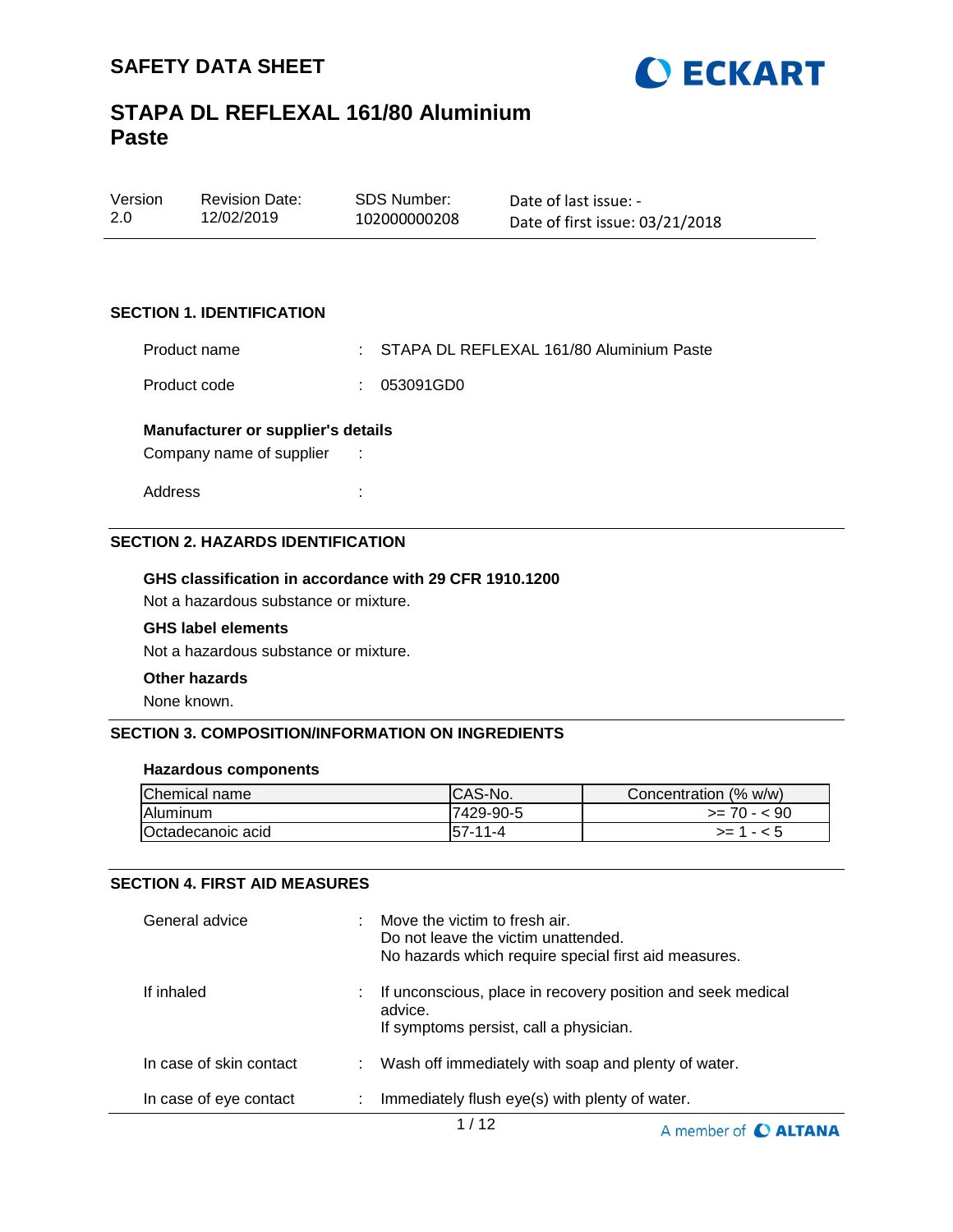



| Version | <b>Revision Date:</b> | SDS Number:  | Date of last issue: -           |
|---------|-----------------------|--------------|---------------------------------|
| -2.0    | 12/02/2019            | 102000000208 | Date of first issue: 03/21/2018 |
|         |                       |              |                                 |

|                                                                   | Remove contact lenses.<br>If eye irritation persists, consult a specialist.                                                                                                   |
|-------------------------------------------------------------------|-------------------------------------------------------------------------------------------------------------------------------------------------------------------------------|
| If swallowed                                                      | Keep respiratory tract clear.<br>Do not give milk or alcoholic beverages.<br>Never give anything by mouth to an unconscious person.<br>If symptoms persist, call a physician. |
| Most important symptoms<br>and effects, both acute and<br>delayed | None known.                                                                                                                                                                   |

### **SECTION 5. FIREFIGHTING MEASURES**

| Suitable extinguishing media : Dry sand |    | Special powder against metal fire                                                                                                                    |
|-----------------------------------------|----|------------------------------------------------------------------------------------------------------------------------------------------------------|
| Unsuitable extinguishing<br>media       |    | Water<br>Foam<br>ABC powder<br>Carbon dioxide (CO2)                                                                                                  |
| Further information                     | t. | Standard procedure for chemical fires.<br>Use extinguishing measures that are appropriate to local<br>circumstances and the surrounding environment. |
| for firefighters                        |    | Special protective equipment : Use personal protective equipment.                                                                                    |
|                                         |    | Wear self-contained breathing apparatus for firefighting if<br>necessary.                                                                            |

#### **SECTION 6. ACCIDENTAL RELEASE MEASURES**

| Personal precautions,<br>protective equipment and<br>emergency procedures | Evacuate personnel to safe areas.<br>Use personal protective equipment.<br>Remove all sources of ignition.<br>Avoid dust formation.               |
|---------------------------------------------------------------------------|---------------------------------------------------------------------------------------------------------------------------------------------------|
| Methods and materials for<br>containment and cleaning up                  | : Use mechanical handling equipment.<br>Soak up with inert absorbent material (e.g. sand, silica gel,<br>acid binder, universal binder, sawdust). |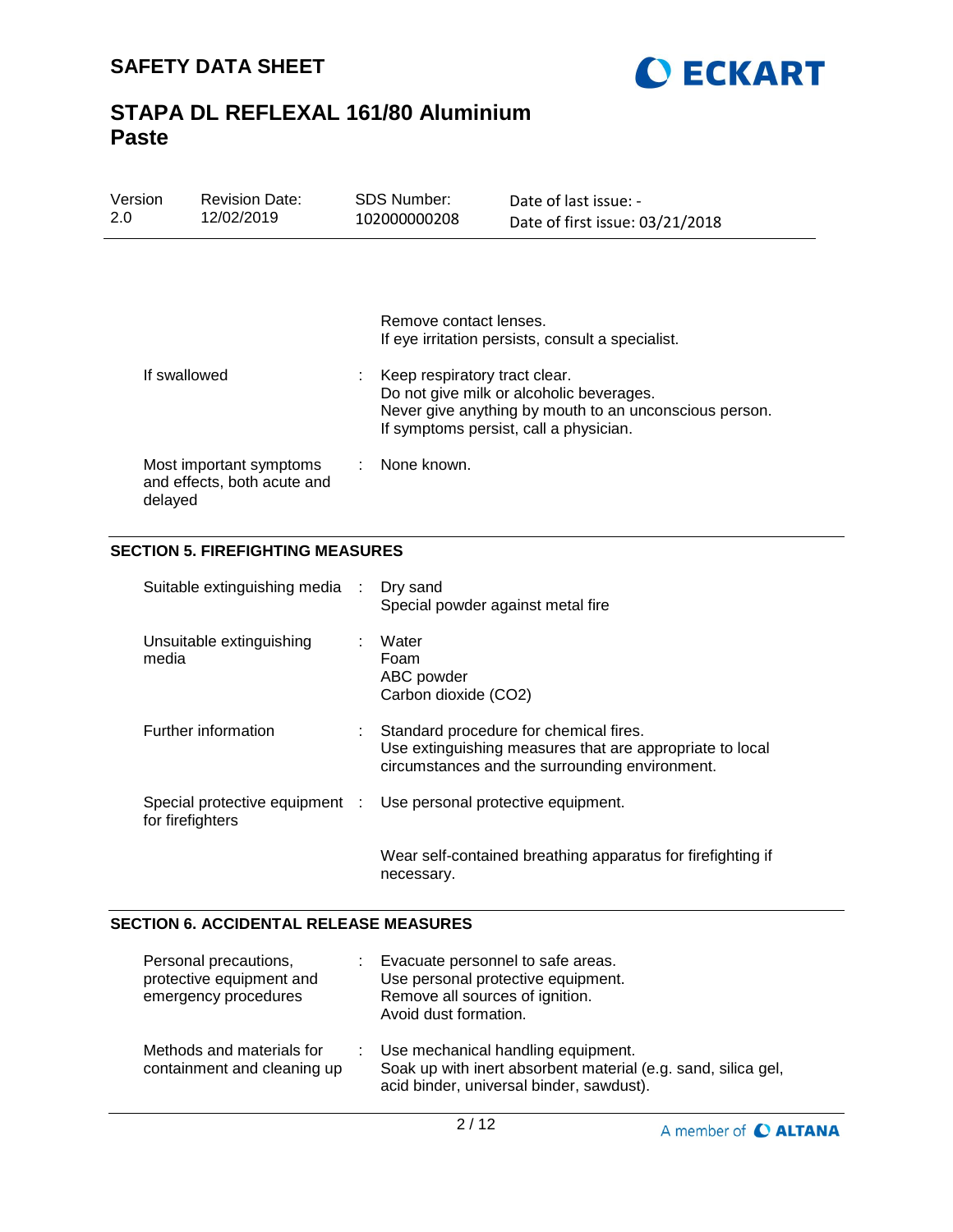

| Version<br>2.0 | <b>Revision Date:</b><br>12/02/2019                | SDS Number:<br>102000000208                                                                           | Date of last issue: -<br>Date of first issue: 03/21/2018                                                                                                                                                                                                 |  |
|----------------|----------------------------------------------------|-------------------------------------------------------------------------------------------------------|----------------------------------------------------------------------------------------------------------------------------------------------------------------------------------------------------------------------------------------------------------|--|
|                |                                                    | Sweep up and shovel.<br>Do not flush with water.<br>Keep in suitable, closed containers for disposal. |                                                                                                                                                                                                                                                          |  |
|                | <b>SECTION 7. HANDLING AND STORAGE</b>             |                                                                                                       |                                                                                                                                                                                                                                                          |  |
|                | Advice on protection against<br>fire and explosion | ignition.                                                                                             | Keep away from open flames, hot surfaces and sources of<br>Earthing of containers and apparatuses is essential.                                                                                                                                          |  |
|                |                                                    |                                                                                                       | Normal measures for preventive fire protection.                                                                                                                                                                                                          |  |
|                | Advice on safe handling                            | Avoid dust formation.<br>Ensure adequate ventilation.                                                 | Keep away from heat and sources of ignition.                                                                                                                                                                                                             |  |
|                |                                                    | application area.                                                                                     | For personal protection see section 8.<br>Smoking, eating and drinking should be prohibited in the                                                                                                                                                       |  |
|                | Conditions for safe storage                        | Store in original container.                                                                          | Keep containers tightly closed in a cool, well-ventilated place.<br>Keep container closed when not in use.<br>Keep away from sources of ignition - No smoking.                                                                                           |  |
|                |                                                    | the technological safety standards.                                                                   | Electrical installations / working materials must comply with                                                                                                                                                                                            |  |
|                | Technical<br>measures/Precautions                  | Protect from humidity and water.<br>Do not allow to dry.                                              |                                                                                                                                                                                                                                                          |  |
|                | Materials to avoid                                 | storage.                                                                                              | Do not store together with oxidizing and self-igniting products.<br>Never allow product to get in contact with water during<br>Keep away from oxidizing agents, strongly alkaline and<br>strongly acid materials in order to avoid exothermic reactions. |  |
|                | Further information on<br>storage stability        |                                                                                                       | No decomposition if stored and applied as directed.                                                                                                                                                                                                      |  |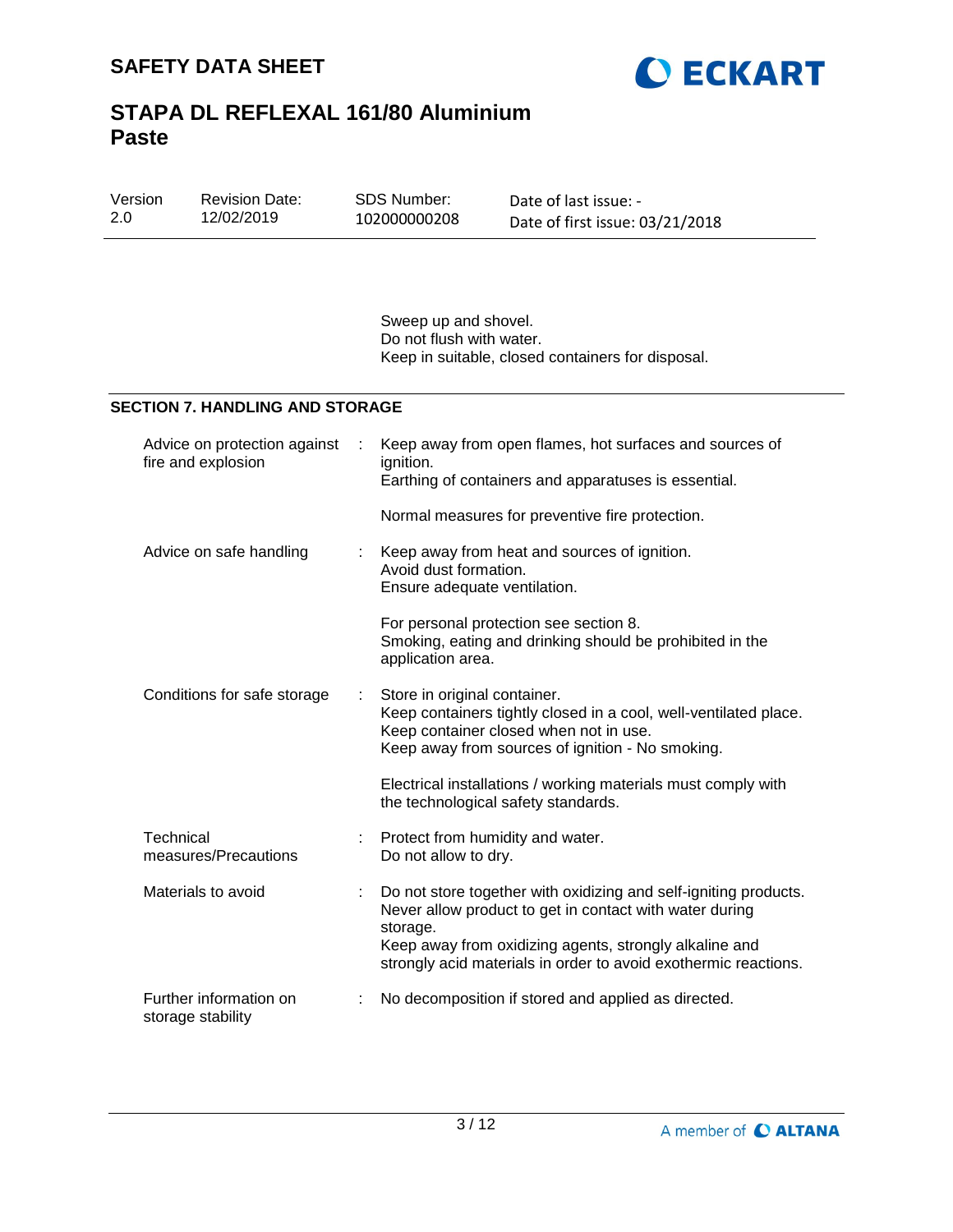

| Version | <b>Revision Date:</b> | SDS Number:  | Date of last issue: -           |
|---------|-----------------------|--------------|---------------------------------|
| 2.0     | 12/02/2019            | 102000000208 | Date of first issue: 03/21/2018 |

### **SECTION 8. EXPOSURE CONTROLS/PERSONAL PROTECTION**

#### **Components with workplace control parameters**

| Components | CAS-No.   | Value type<br>(Form of<br>exposure)                   | Control<br>parameters /<br>Permissible<br>concentration | <b>Basis</b>                 |
|------------|-----------|-------------------------------------------------------|---------------------------------------------------------|------------------------------|
| Aluminum   | 7429-90-5 | <b>TWA</b> (total<br>dust)                            | 50 Million<br>particles per cubic<br>foot               | OSHA Z-3                     |
|            |           | <b>TWA</b><br>(Respirable)                            | $5$ mg/m $3$                                            | <b>NIOSH REL</b>             |
|            |           | <b>TWA</b> (total<br>dust)                            | $15 \text{ mg/m}$                                       | OSHA Z-3                     |
|            |           | TWA (total)<br><b>TWA</b><br>(respirable<br>fraction) | 10 mg/m3<br>$5$ mg/m $3$                                | <b>NIOSH REL</b><br>OSHA Z-3 |
|            |           | <b>TWA</b><br>(respirable<br>fraction)                | 15 Million<br>particles per cubic<br>foot               | OSHA Z-3                     |
|            |           | <b>TWA</b><br>(Respirable<br>fraction)                | 1 $mg/m3$                                               | <b>ACGIH</b>                 |
|            |           | <b>TWA</b>                                            | $5$ mg/m $3$<br>(Aluminium)                             | <b>NIOSH REL</b>             |
|            |           | <b>TWA (Total)</b>                                    | $15 \text{ mg/m}$<br>(Aluminium)                        | <b>OSHA P0</b>               |
|            |           | <b>TWA</b><br>(Respirable<br>fraction)                | $5$ mg/m $3$<br>(Aluminium)                             | OSHA P0                      |
|            |           | TWA (total<br>dust)                                   | 15 mg/m3<br>(Aluminium)                                 | OSHA Z-1                     |
|            |           | <b>TWA</b><br>(respirable<br>fraction)                | $5 \text{ mg/m}$<br>(Aluminium)                         | OSHA <sub>Z-1</sub>          |
|            |           | <b>TWA</b> (Total<br>dust)                            | 15 mg/m3<br>(Aluminium)                                 | OSHA P0                      |
|            |           | <b>TWA</b><br>(respirable<br>dust fraction)           | $5 \text{ mg/m}$<br>(Aluminium)                         | OSHA P0                      |
|            |           | <b>TWA</b><br>(welding                                | $5$ mg/m $3$<br>(Aluminium)                             | <b>NIOSH REL</b>             |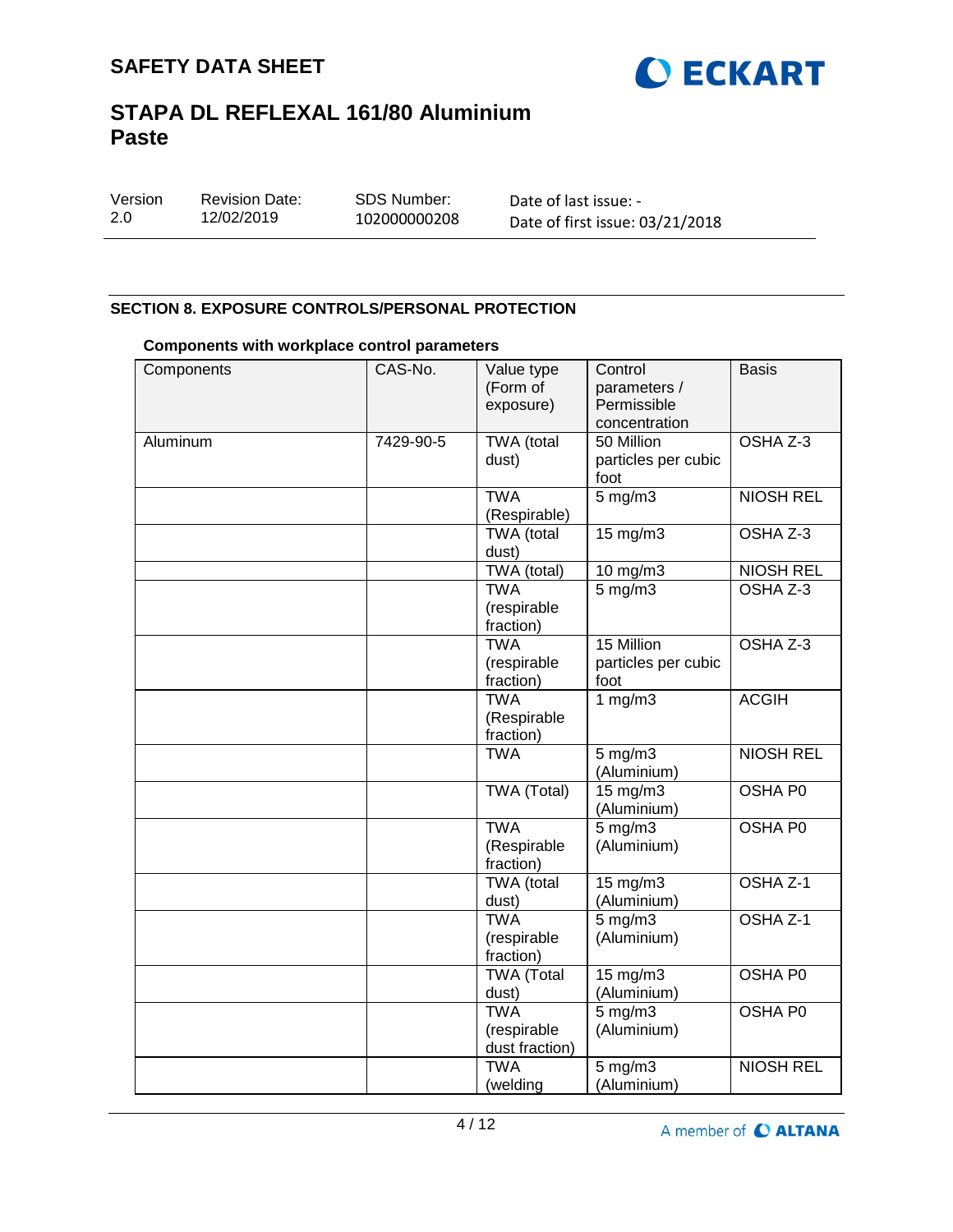

|                   |           | fumes)      |                    |                  |
|-------------------|-----------|-------------|--------------------|------------------|
|                   |           | TWA (pyro   | $5 \text{ mg/m}$ 3 | <b>NIOSH REL</b> |
|                   |           | powders)    | (Aluminium)        |                  |
|                   |           | <b>TWA</b>  | 1 $mg/m3$          | <b>ACGIH</b>     |
|                   |           | (Respirable | (Aluminium)        |                  |
|                   |           | fraction)   |                    |                  |
|                   |           | <b>TWA</b>  | $5 \text{ mg/m}$ 3 | OSHA P0          |
|                   |           | (Fumes)     |                    |                  |
| Octadecanoic acid | $57-11-4$ | <b>TWA</b>  | $10$ mg/m $3$      | <b>ACGIH</b>     |
|                   |           |             |                    |                  |

| Personal protective equipment |                                                                                                                                                                                                                                                                                                                                                                                                                                                                                                                                                                                                                                                                                                                                                                                                                    |
|-------------------------------|--------------------------------------------------------------------------------------------------------------------------------------------------------------------------------------------------------------------------------------------------------------------------------------------------------------------------------------------------------------------------------------------------------------------------------------------------------------------------------------------------------------------------------------------------------------------------------------------------------------------------------------------------------------------------------------------------------------------------------------------------------------------------------------------------------------------|
| Respiratory protection<br>÷.  | Use suitable breathing protection if workplace concentration<br>requires.                                                                                                                                                                                                                                                                                                                                                                                                                                                                                                                                                                                                                                                                                                                                          |
| Hand protection<br>Material   | Solvent-resistant gloves                                                                                                                                                                                                                                                                                                                                                                                                                                                                                                                                                                                                                                                                                                                                                                                           |
| <b>Remarks</b><br>÷           | Take note of the information given by the producer<br>concerning permeability and break through times, and of<br>special workplace conditions (mechanical strain, duration of<br>contact). The exact break through time can be obtained from<br>the protective glove producer and this has to be observed.<br>Please observe the instructions regarding permeability and<br>breakthrough time which are provided by the supplier of the<br>gloves. Also take into consideration the specific local<br>conditions under which the product is used, such as the<br>danger of cuts, abrasion, and the contact time.<br>Recommended preventive skin protection Skin should be<br>washed after contact. The suitability for a specific workplace<br>should be discussed with the producers of the protective<br>gloves. |
| Eye protection                | Safety glasses                                                                                                                                                                                                                                                                                                                                                                                                                                                                                                                                                                                                                                                                                                                                                                                                     |
| Skin and body protection      | Long sleeved clothing<br>Safety shoes                                                                                                                                                                                                                                                                                                                                                                                                                                                                                                                                                                                                                                                                                                                                                                              |

# concentration of the dangerous substance at the work place. Hygiene measures : General industrial hygiene practice.

### **SECTION 9. PHYSICAL AND CHEMICAL PROPERTIES**

Choose body protection according to the amount and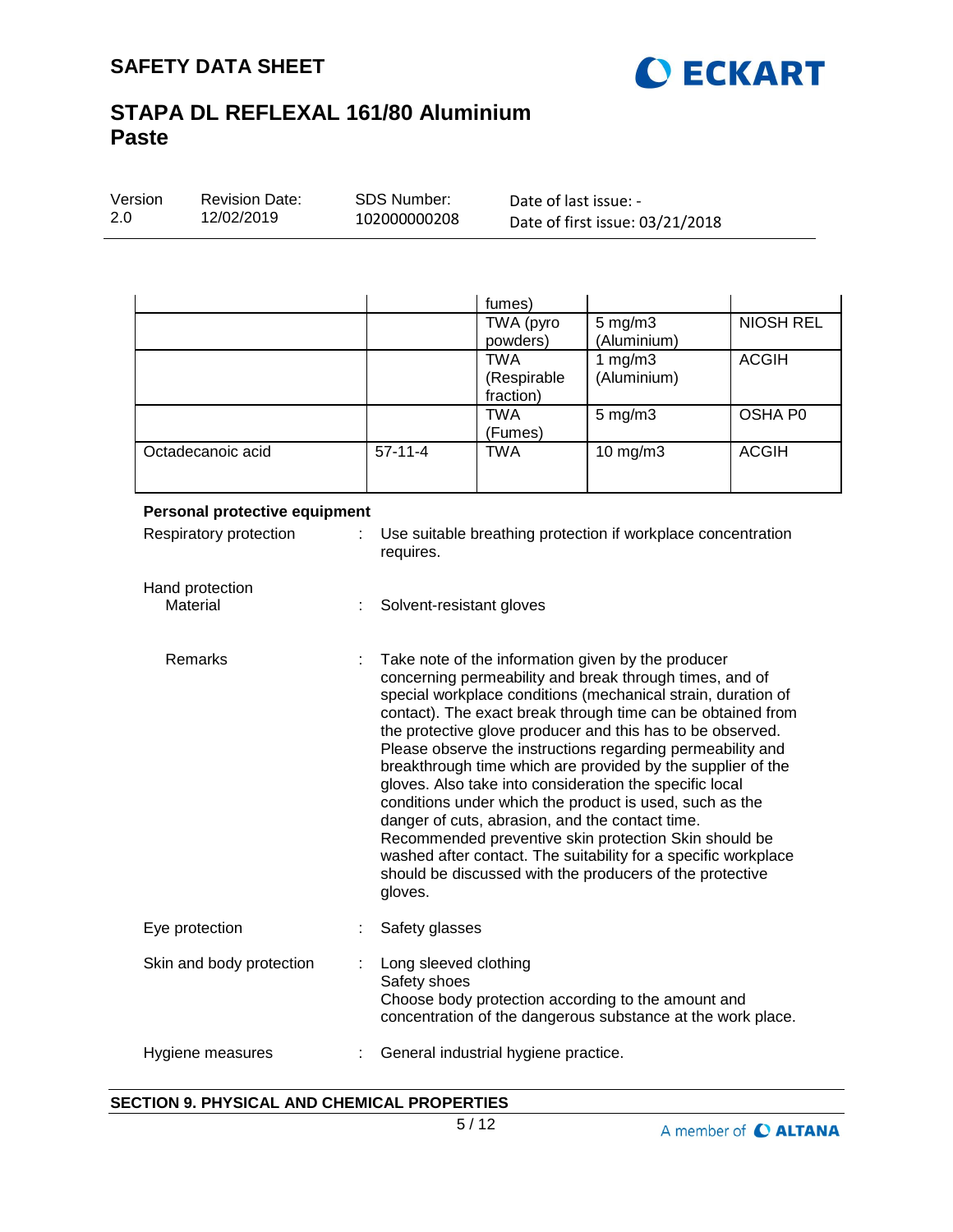

| 12/02/2019                      | SDS Number:           |
|---------------------------------|-----------------------|
| 2.0                             | Version               |
| 102000000208                    | <b>Revision Date:</b> |
| Date of first issue: 03/21/2018 | Date of last issue: - |

| Appearance<br>Colour<br>Odour<br><b>Odour Threshold</b><br>рH<br>Melting point/freezing point<br>Initial boiling point and boiling<br>range | Pasty solid<br>silver<br>characteristic<br>No data available<br>No data available<br>No data available<br>t.<br>No data available |
|---------------------------------------------------------------------------------------------------------------------------------------------|-----------------------------------------------------------------------------------------------------------------------------------|
| Flash point                                                                                                                                 | $>$ 300 °C<br>÷                                                                                                                   |
| Evaporation rate<br>Flammability (solid, gas)                                                                                               | No data available<br>t<br><b>Combustible Solids</b>                                                                               |
| Auto-flammability<br>Upper explosion limit / Upper<br>flammability limit                                                                    | not auto-flammable<br>÷<br>t.<br>No data available                                                                                |
| Lower explosion limit / Lower<br>flammability limit                                                                                         | No data available<br>t.                                                                                                           |
| Vapour pressure                                                                                                                             | No data available                                                                                                                 |
| Relative density                                                                                                                            | No data available                                                                                                                 |
| Solubility(ies)                                                                                                                             | No data available                                                                                                                 |
| Partition coefficient: n-<br>octanol/water                                                                                                  | ÷<br>No data available                                                                                                            |
| Auto-ignition temperature<br>Decomposition temperature<br>Viscosity<br><b>Explosive properties</b>                                          | No data available<br>No data available<br>No data available<br>Not explosive                                                      |

### **SECTION 10. STABILITY AND REACTIVITY**

| Reactivity                            |    | No decomposition if stored and applied as directed.                                                                                                                                                                                                                                                     |
|---------------------------------------|----|---------------------------------------------------------------------------------------------------------------------------------------------------------------------------------------------------------------------------------------------------------------------------------------------------------|
| Chemical stability                    |    | No decomposition if stored and applied as directed.                                                                                                                                                                                                                                                     |
| Possibility of hazardous<br>reactions | t. | Reacts with alkalis, acids, halogenes and oxidizing agents.<br>Contact with acids and alkalis may release hydrogen.<br>Mixture reacts slowly with water resulting in evolution of<br>hydrogen.<br>Vapour/air-mixtures are explosive at intense warming.<br>Stable under recommended storage conditions. |
| Conditions to avoid                   | ÷. | Do not allow to dry.                                                                                                                                                                                                                                                                                    |
|                                       |    | No data available                                                                                                                                                                                                                                                                                       |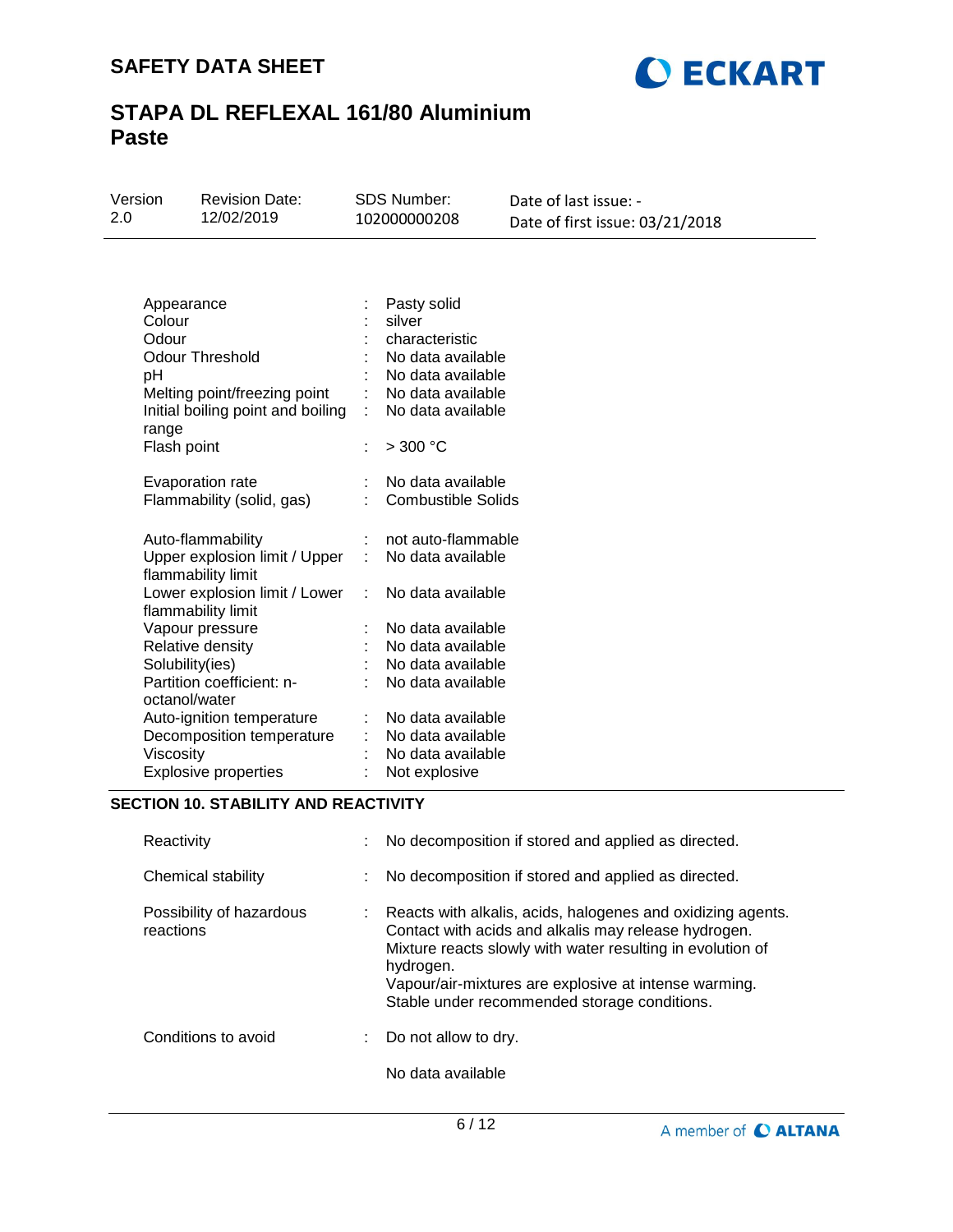

| Version<br>2.0 | <b>Revision Date:</b><br>12/02/2019            | SDS Number:<br>102000000208               | Date of last issue: -<br>Date of first issue: 03/21/2018 |
|----------------|------------------------------------------------|-------------------------------------------|----------------------------------------------------------|
|                | Incompatible materials                         | Acids<br><b>Bases</b><br>Oxidizing agents | Highly halogenated compounds                             |
|                | <b>SECTION 11. TOXICOLOGICAL INFORMATION</b>   |                                           |                                                          |
|                | <b>Acute toxicity</b>                          |                                           |                                                          |
|                | Not classified based on available information. |                                           |                                                          |
|                | <b>Skin corrosion/irritation</b>               |                                           |                                                          |
|                | Not classified based on available information. |                                           |                                                          |
|                | Serious eye damage/eye irritation              |                                           |                                                          |

Not classified based on available information.

#### **Respiratory or skin sensitisation**

#### **Skin sensitisation**

Not classified based on available information.

#### **Respiratory sensitisation**

Not classified based on available information.

#### **Germ cell mutagenicity**

Not classified based on available information.

#### **Carcinogenicity**

Not classified based on available information.

| <b>IARC</b> | No component of this product present at levels greater than or<br>equal to 0.1% is identified as probable, possible or confirmed<br>human carcinogen by IARC. |
|-------------|---------------------------------------------------------------------------------------------------------------------------------------------------------------|
| <b>OSHA</b> | No component of this product present at levels greater than or<br>equal to 0.1% is on OSHA's list of regulated carcinogens.                                   |
| <b>NTP</b>  | No component of this product present at levels greater than or<br>equal to 0.1% is identified as a known or anticipated carcinogen<br>by NTP.                 |

#### **Reproductive toxicity**

Not classified based on available information.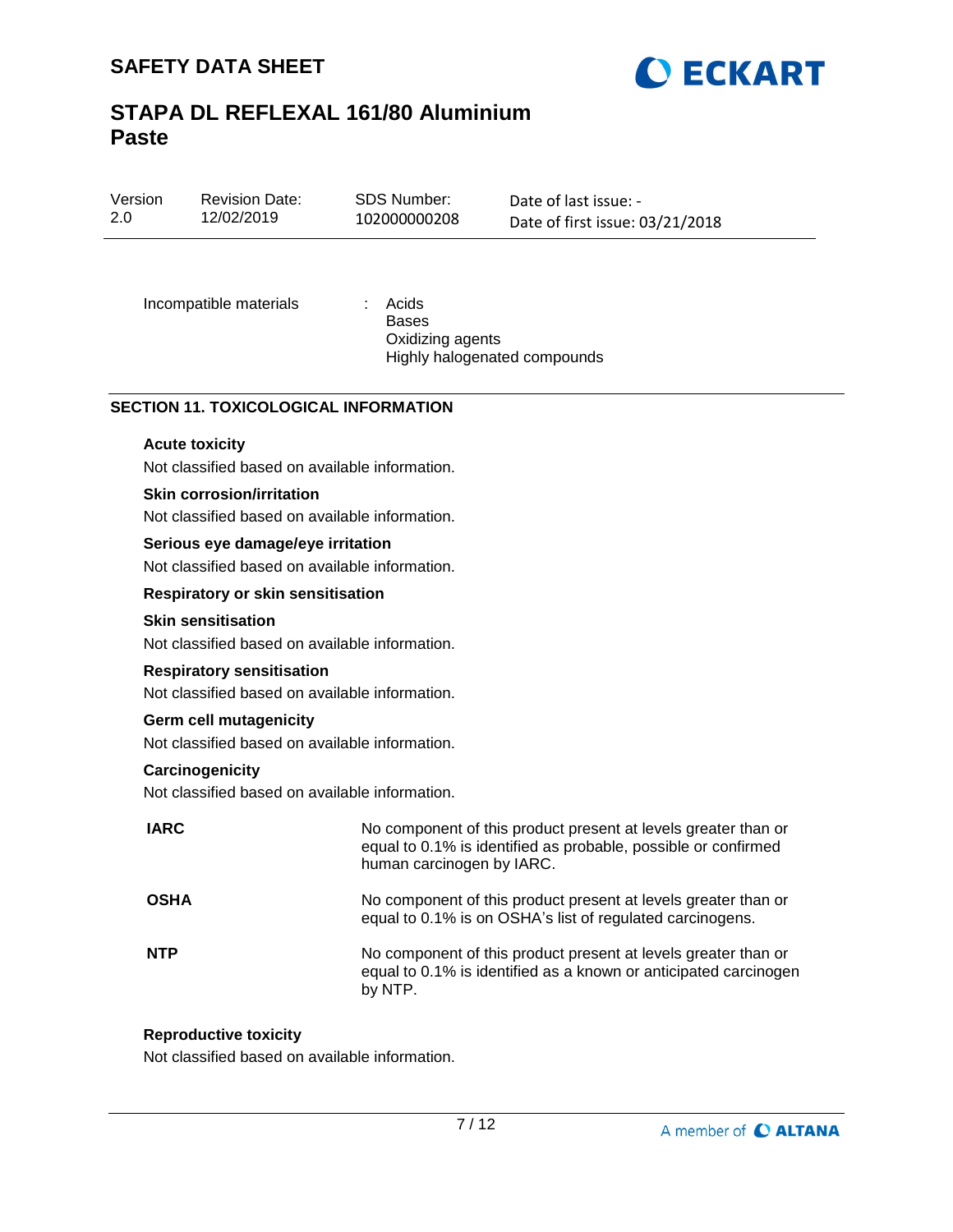

| Version | <b>Revision Date:</b> |  |
|---------|-----------------------|--|
| 2.0     | 12/02/2019            |  |

SDS Number: 102000000208 Date of last issue: - Date of first issue: 03/21/2018

### **STOT - single exposure**

Not classified based on available information.

#### **STOT - repeated exposure**

Not classified based on available information.

#### **Aspiration toxicity**

Not classified based on available information.

#### **Further information**

### **SECTION 12. ECOLOGICAL INFORMATION**

#### **Ecotoxicity**

No data available

### **Persistence and degradability**

No data available

#### **Bioaccumulative potential**

No data available

#### **Other adverse effects**

No data available

#### **SECTION 13. DISPOSAL CONSIDERATIONS**

| <b>Disposal methods</b> |    |                                                                                                                                                         |
|-------------------------|----|---------------------------------------------------------------------------------------------------------------------------------------------------------|
| Waste from residues     |    | In accordance with local and national regulations.                                                                                                      |
| Contaminated packaging  | л. | Empty containers should be taken to an approved waste<br>handling site for recycling or disposal.<br>In accordance with local and national regulations. |

#### **SECTION 14. TRANSPORT INFORMATION**

| <b>National Regulations</b>      |                                                                           |
|----------------------------------|---------------------------------------------------------------------------|
| <b>49 CFR</b>                    | : Not classified as dangerous in the meaning of transport<br>regulations. |
| <b>International Regulations</b> |                                                                           |
| Remarks                          | : Not classified as dangerous in the meaning of transport<br>regulations. |

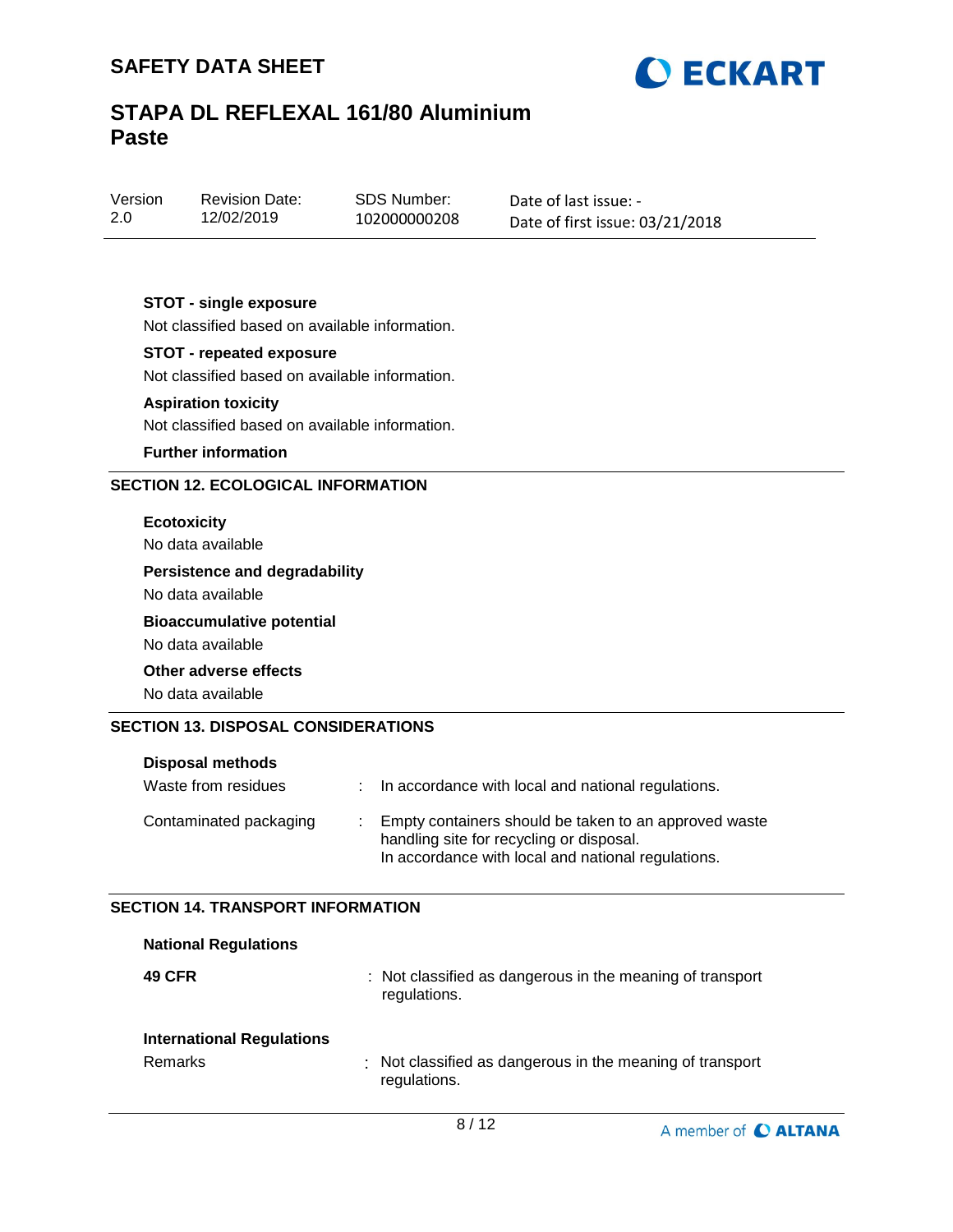

| Version<br>2.0   | <b>Revision Date:</b><br>12/02/2019 | <b>SDS Number:</b><br>102000000208 | Date of last issue: -<br>Date of first issue: 03/21/2018                     |
|------------------|-------------------------------------|------------------------------------|------------------------------------------------------------------------------|
|                  |                                     |                                    |                                                                              |
| <b>ADR</b>       |                                     | regulations.                       | : Not classified as dangerous in the meaning of transport                    |
| <b>IATA-DGR</b>  |                                     | regulations.                       | : Not classified as dangerous in the meaning of transport                    |
| <b>IMDG-Code</b> |                                     | regulations.                       | : Not classified as dangerous in the meaning of transport                    |
|                  |                                     |                                    | Not dangerous goods in the meaning of ADR/RID, ADN, IMDG-Code, ICAO/IATA-DGR |

**Transport in bulk according to Annex II of MARPOL 73/78 and the IBC Code** Not applicable for product as supplied.

#### **SECTION 15. REGULATORY INFORMATION**

#### **EPCRA - Emergency Planning and Community Right-to-Know Act**

#### **CERCLA Reportable Quantity**

This material does not contain any components with a CERCLA RQ.

#### **SARA 304 Extremely Hazardous Substances Reportable Quantity**

This material does not contain any components with a section 304 EHS RQ.

#### **SARA 302 Extremely Hazardous Substances Threshold Planning Quantity**

This material does not contain any components with a section 302 EHS TPQ.

| SARA 311/312 Hazards | : No SARA Hazards                                                                                         |
|----------------------|-----------------------------------------------------------------------------------------------------------|
| <b>SARA 313</b>      | : The following components are subject to reporting levels<br>established by SARA Title III, Section 313: |

#### **Clean Air Act**

This product neither contains, nor was manufactured with a Class I or Class II ODS as defined by the U.S. Clean Air Act Section 602 (40 CFR 82, Subpt. A, App.A + B).

Aluminum 7429-90-5 >= 70 - < 90 %

This product does not contain any hazardous air pollutants (HAP), as defined by the U.S. Clean Air Act Section 112 (40 CFR 61).

This product does not contain any chemicals listed under the U.S. Clean Air Act Section 112(r) for Accidental Release Prevention (40 CFR 68.130, Subpart F).

This product does not contain any chemicals listed under the U.S. Clean Air Act Section 111 SOCMI Intermediate or Final VOC's (40 CFR 60.489).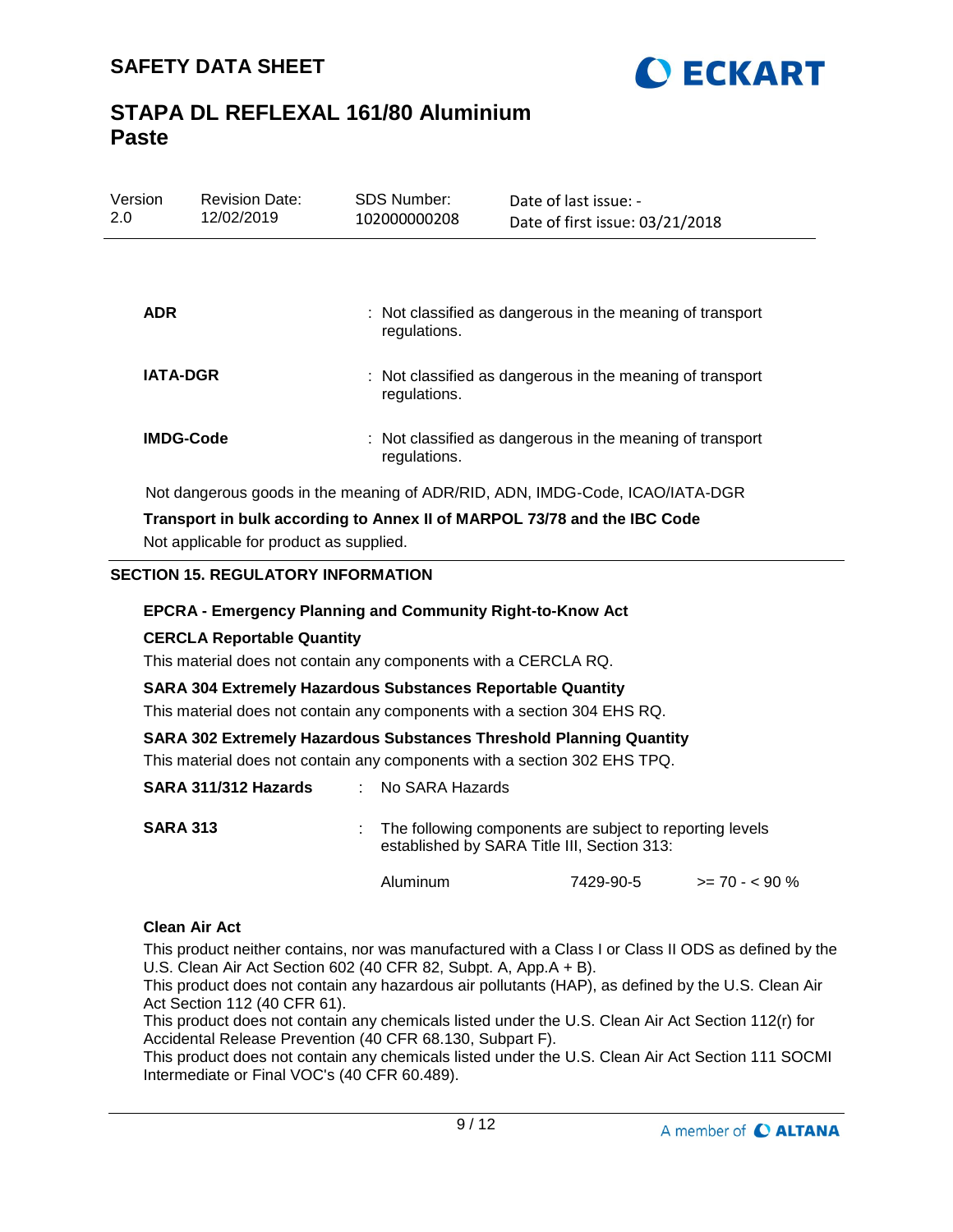

| Version | <b>Revision Date:</b> | SDS Number:  | Date of last issue: -           |
|---------|-----------------------|--------------|---------------------------------|
| 2.0     | 12/02/2019            | 102000000208 | Date of first issue: 03/21/2018 |

#### **Clean Water Act**

This product does not contain any Hazardous Substances listed under the U.S. CleanWater Act, Section 311, Table 116.4A.

This product does not contain any Hazardous Chemicals listed under the U.S. CleanWater Act, Section 311, Table 117.3.

This product does not contain any toxic pollutants listed under the U.S. Clean Water Act Section 307

#### **US State Regulations**

| <b>Massachusetts Right To Know</b> |           |
|------------------------------------|-----------|
| Aluminum                           | 7429-90-5 |
| Pennsylvania Right To Know         |           |
| Aluminum                           | 7429-90-5 |
| Soybean oil, epoxidized            | 8013-07-8 |

#### **California Prop. 65**

This product does not contain any chemicals known to State of California to cause cancer, birth defects, or any other reproductive harm.



WARNING: This product can expose you to chemicals including lead and cadmium, which is/are known to the State of California to cause cancer and birth defects or other reproductive harm. For more information go to www.P65Warnings.ca.gov.

#### **California List of Hazardous Substances**

| Aluminum                                                                  |  | 7429-90-5                                              |
|---------------------------------------------------------------------------|--|--------------------------------------------------------|
| California Permissible Exposure Limits for Chemical Contaminants          |  |                                                        |
| Aluminum                                                                  |  | 7429-90-5                                              |
|                                                                           |  |                                                        |
| The components of this product are reported in the following inventories: |  |                                                        |
| DSL                                                                       |  | All components of this product are on the Canadian DSL |

TSCA : On TSCA Inventory

### **TSCA list**

No substances are subject to a Significant New Use Rule.

No substances are subject to TSCA 12(b) export notification requirements.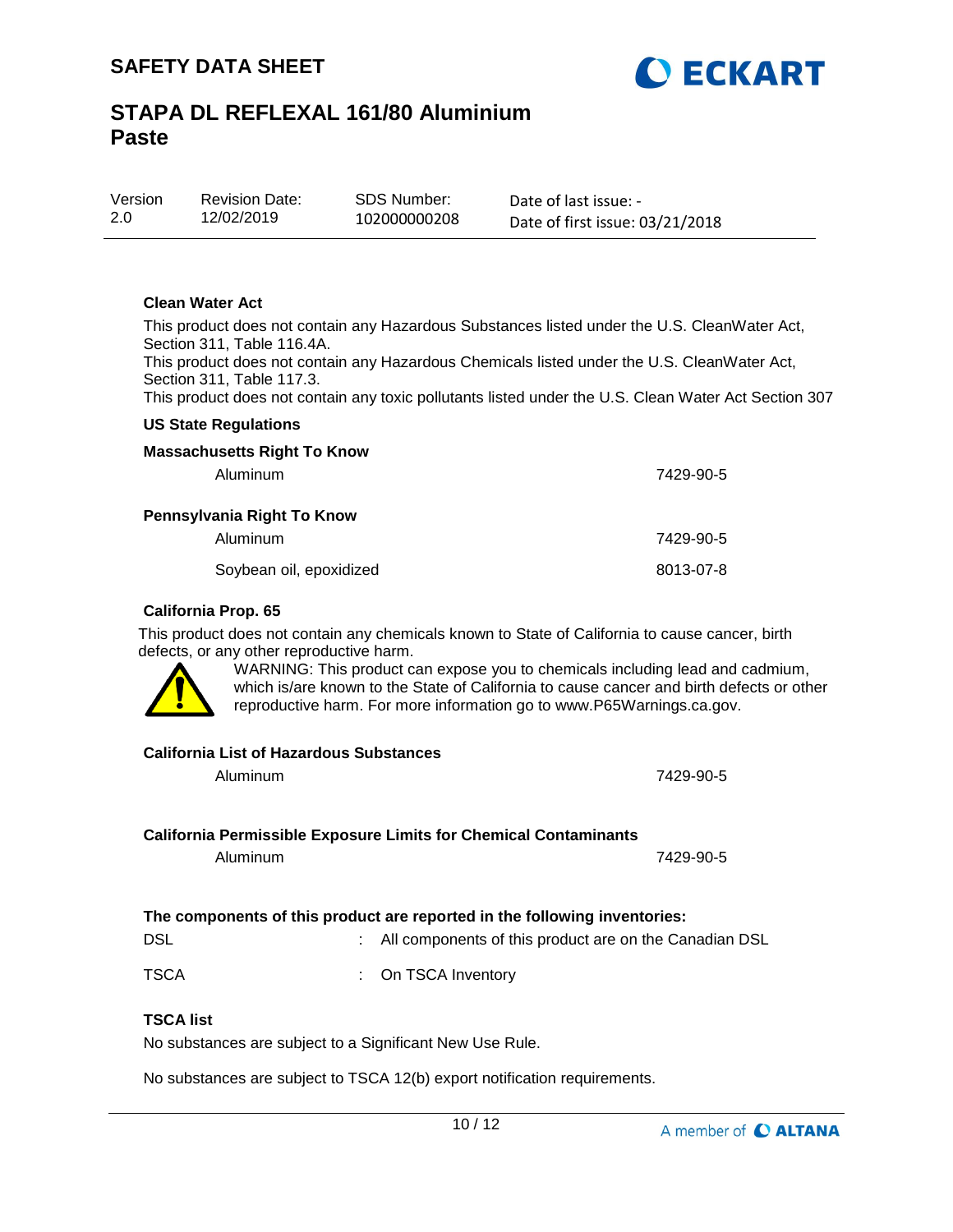

| Version |  |
|---------|--|
| 2.0     |  |

Revision Date: 12/02/2019

Date of last issue: - Date of first issue: 03/21/2018

#### **SECTION 16. OTHER INFORMATION**

# **Full text of other abbreviations**

| ACGIH           | : USA. ACGIH Threshold Limit Values (TLV)                                                      |
|-----------------|------------------------------------------------------------------------------------------------|
| NIOSH REL       | : USA. NIOSH Recommended Exposure Limits                                                       |
| OSHA P0         | : USA. OSHA - TABLE Z-1 Limits for Air Contaminants -<br>1910.1000                             |
| OSHA Z-1        | : USA. Occupational Exposure Limits (OSHA) - Table Z-1<br>Limits for Air Contaminants          |
| OSHA Z-3        | : USA. Occupational Exposure Limits (OSHA) - Table Z-3<br><b>Mineral Dusts</b>                 |
| ACGIH / TWA     | : 8-hour, time-weighted average                                                                |
| NIOSH REL / TWA | : Time-weighted average concentration for up to a 10-hour<br>workday during a 40-hour workweek |
| OSHA P0 / TWA   | : 8-hour time weighted average                                                                 |
| OSHA Z-1 / TWA  | : 8-hour time weighted average                                                                 |
| . <i>. .</i>    |                                                                                                |

OSHA Z-3 / TWA : 8-hour time weighted average

AICS - Australian Inventory of Chemical Substances; ASTM - American Society for the Testing of Materials; bw - Body weight; CERCLA - Comprehensive Environmental Response, Compensation, and Liability Act; CMR - Carcinogen, Mutagen or Reproductive Toxicant; DIN - Standard of the German Institute for Standardisation; DOT - Department of Transportation; DSL - Domestic Substances List (Canada); ECx - Concentration associated with x% response; EHS - Extremely Hazardous Substance; ELx - Loading rate associated with x% response; EmS - Emergency Schedule; ENCS - Existing and New Chemical Substances (Japan); ErCx - Concentration associated with x% growth rate response; ERG - Emergency Response Guide; GHS - Globally Harmonized System; GLP - Good Laboratory Practice; HMIS - Hazardous Materials Identification System; IARC - International Agency for Research on Cancer; IATA - International Air Transport Association; IBC - International Code for the Construction and Equipment of Ships carrying Dangerous Chemicals in Bulk; IC50 - Half maximal inhibitory concentration; ICAO - International Civil Aviation Organization; IECSC - Inventory of Existing Chemical Substances in China; IMDG - International Maritime Dangerous Goods; IMO - International Maritime Organization; ISHL - Industrial Safety and Health Law (Japan); ISO - International Organisation for Standardization; KECI - Korea Existing Chemicals Inventory; LC50 - Lethal Concentration to 50 % of a test population; LD50 - Lethal Dose to 50% of a test population (Median Lethal Dose); MARPOL - International Convention for the Prevention of Pollution from Ships; MSHA - Mine Safety and Health Administration; n.o.s. - Not Otherwise Specified; NFPA - National Fire Protection Association; NO(A)EC - No Observed (Adverse) Effect Concentration; NO(A)EL - No Observed (Adverse) Effect Level; NOELR - No Observable Effect Loading Rate; NTP - National Toxicology Program; NZIoC - New Zealand Inventory of Chemicals; OECD - Organization for Economic Co-operation and Development; OPPTS - Office of Chemical Safety and Pollution Prevention; PBT - Persistent, Bioaccumulative and Toxic substance; PICCS - Philippines Inventory of Chemicals and Chemical Substances; (Q)SAR - (Quantitative) Structure Activity Relationship; RCRA - Resource Conservation and Recovery Act; REACH - Regulation (EC) No 1907/2006 of the European Parliament and of the Council concerning the Registration, Evaluation, Authorisation and Restriction of Chemicals; RQ - Reportable Quantity; SADT - Self-Accelerating Decomposition Temperature; SARA - Superfund Amendments and Reauthorization Act;